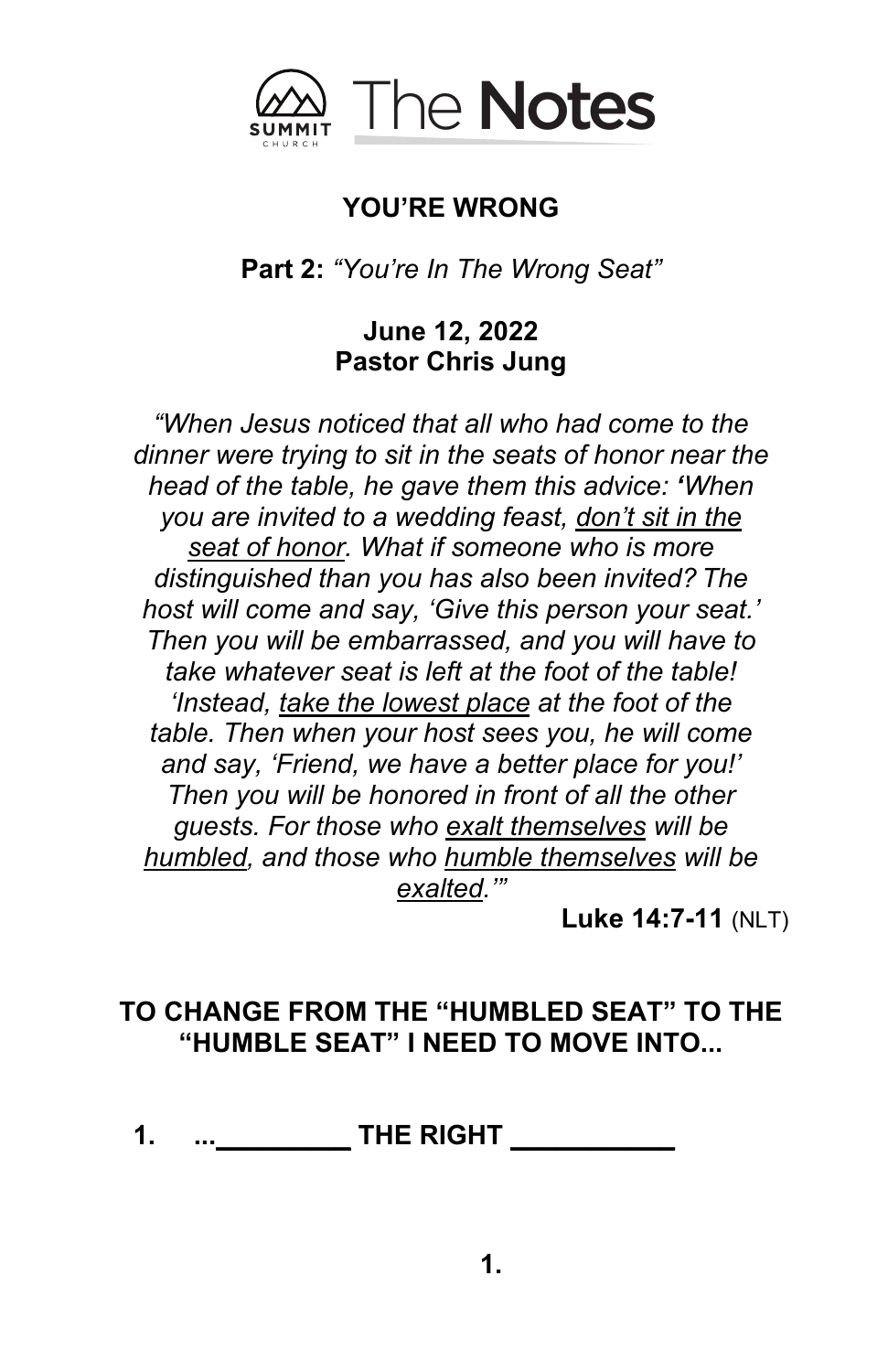*"Being humble comes from having respect for the LORD. This will bring you wealth and honor and life."* **Proverbs 22:4** (NIRV)

*"When you do things, do not let selfishness or pride be your guide. Instead, be humble and give more honor to others than to yourselves."* 

**Philippians 2:3** (NCV)

**2. ...\_\_\_\_\_\_\_\_\_ THE RIGHT \_\_\_\_\_\_\_\_\_\_**

*"The Lord has shown you what is good. He has told you what he requires of you. You must act with justice. You must love to show mercy. And you must be humble as you live in the sight of your God."* 

**Micah 6:8** (NIRV)

*"So, chosen by God for this new life of love, dress in the wardrobe God picked out for you: compassion, kindness, humility, quiet strength, discipline. Be eventempered, content with second place, quick to forgive an offense. Forgive as quickly and completely as the Master forgave you. And regardless of what else you put on, wear love. It's your basic, all-purpose garment. Never be without it."* 

**Colossians 3:12-14** (MSG)

**3. ...\_\_\_\_\_\_\_\_\_\_\_\_ THE RIGHT "\_\_\_\_\_\_\_\_\_\_\_"**

*"You younger men, follow the leadership of those who are older. And all of you serve each other with humble*